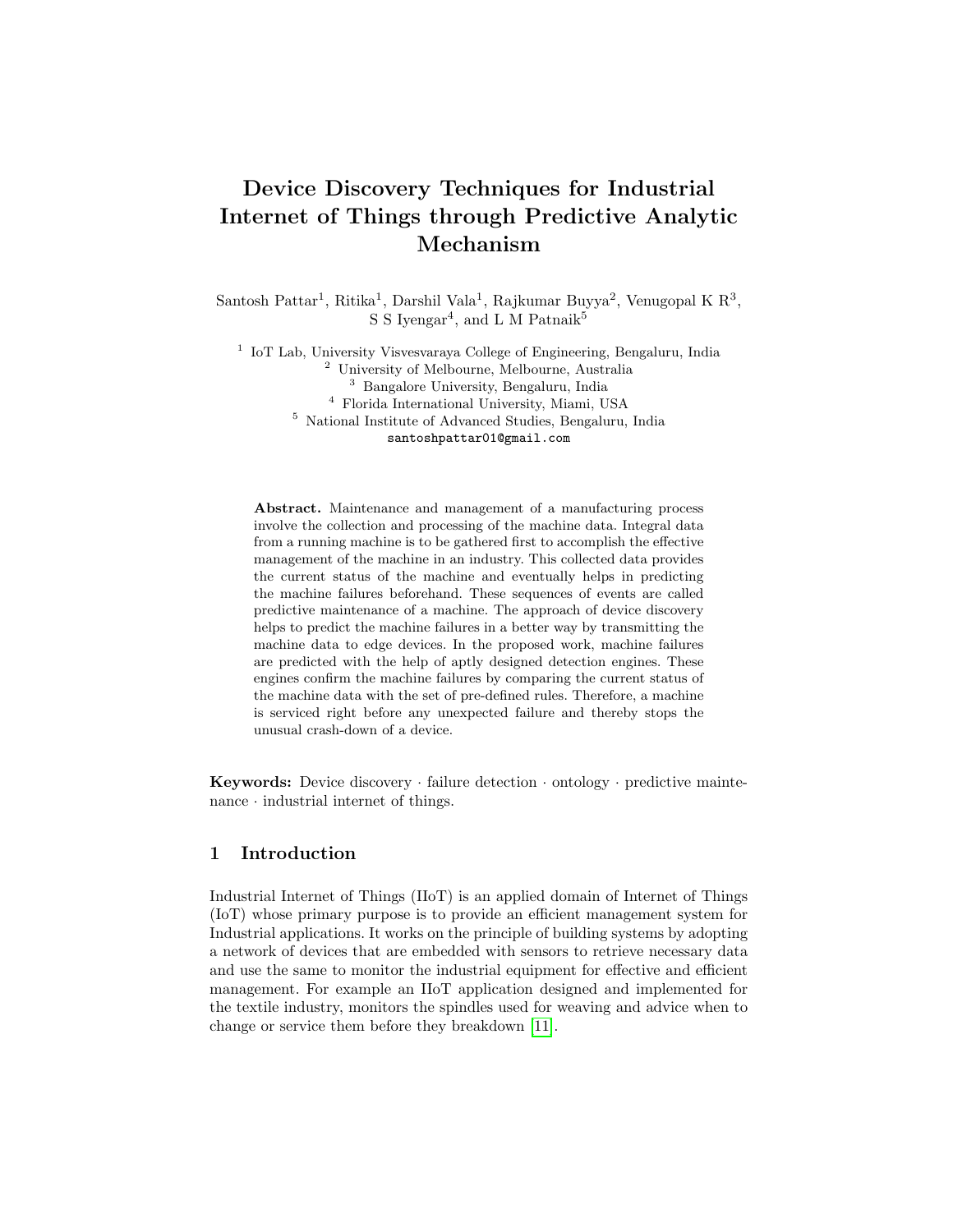Predictive maintenance system has to deal with risks and significant challenges (that are explained in subsequent sections) that prevent it from the effective operation. Thus, questions like "What if the service done to any equipment is carried out way too earlier than it is required?" have to be addressed. It is a demanding task for a predictive maintenance system to determine the exact time for replacement or assistance of the devices [\[22\]](#page-13-0).

Device discovery aims to search for an object that closely matches a given query to complete a required function. Many parameters like the location of the device, network identity document (ID), protocol, etc, are required to identify a device [\[14\]](#page-13-1). The implementation process of device discovery strategy in industries improves reliability of the devices, communication, time complexity, etc, leading to a better outcome in the production process [\[2\]](#page-12-1). It is complex task to locate a device due to the presence of a large number of devices and heterogeneity among them. The issue of scalability also arises when a large number of devices are available to perform the same task in different ways and still produce the same output (continuous monitoring of devices and performance analysis is to be cross-checked for every such device in order to select the optimal one). This process consumes a huge amount of time due to the large size of the network and complex relationship among them [\[21\]](#page-13-2).

# 1.1 Motivations

Predictive Maintenance is the most recently researched topic which explains how to increase the lifespan of equipment used in any industry. The study of existing work reveals that fault monitoring and condition of the machinery is supervised so that unpredicted breakdown is averted. Device discovery approach enables the detection of physical connections around so that the devices can communicate with each other to build a social relationship. They have a set of rules according to which the devices are standardized [\[13\]](#page-12-2). There are multiple drawbacks in the current system of device discovery some of which includes increased power consumption. Moreover, these prevailing criteria of device discovery are not applicable for ultra-dense networks [\[8\]](#page-12-3).

The proposed predictive maintenance model is based on the set of rules that are already defined and stored in the database. When the sensor gives the surrounding readings, it is mapped with the rules present in the database. These rules define the failure conditions and are defined in simple if-else clauses.

#### 1.2 Contributions

The contributions of this paper are as follows.

 $-$  *Ontology Model for PdM*: We have developed an ontological model for PdM. This model is designed based on the generic features of the machine and its failure and helps to monitor the system through semantic technologies. We also demonstrate a use case example and its application.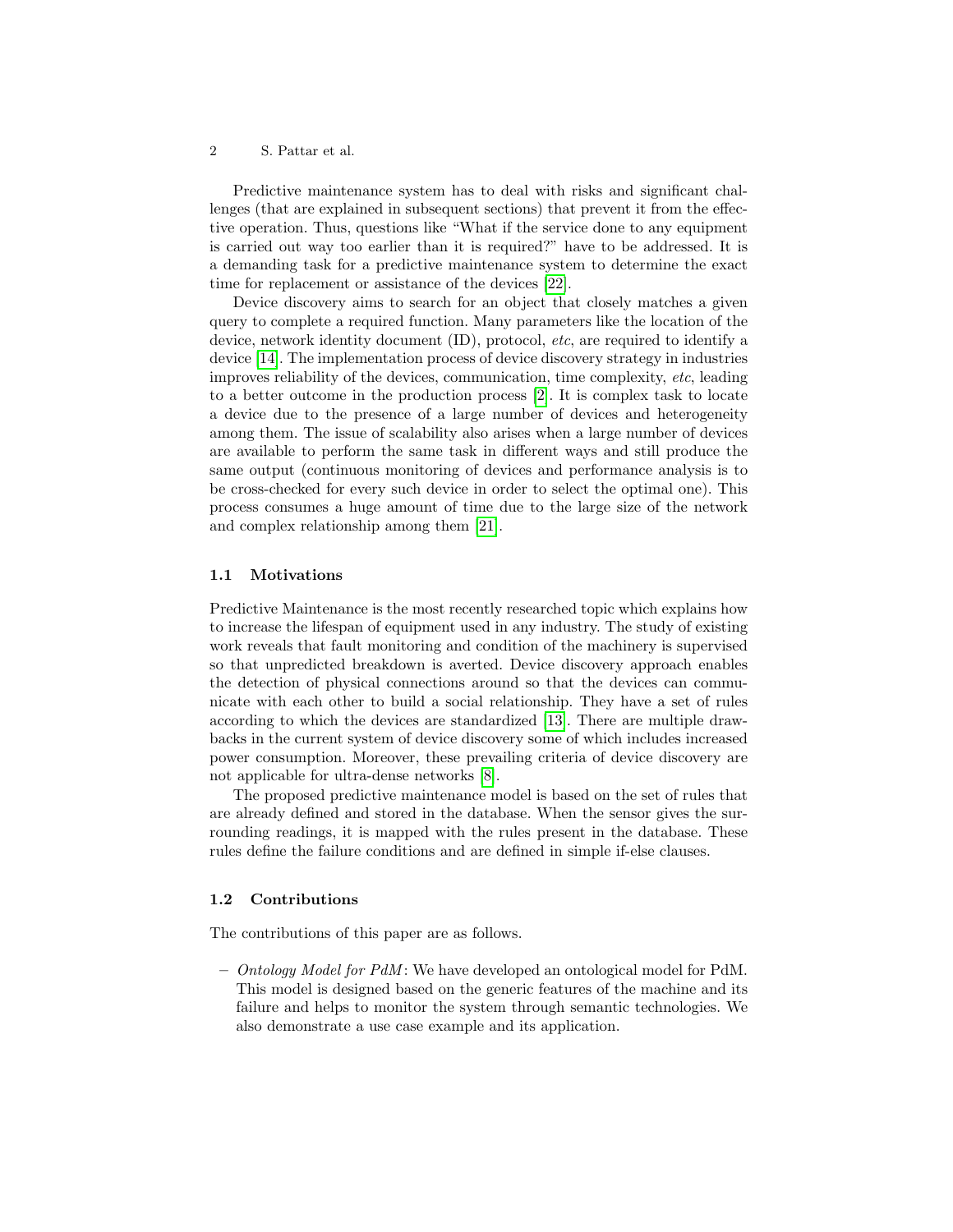– Reference Architecture: A reference architecture is laid out that depicts the predictive maintenance of each device and these devices are regulated using edgent components.

#### 1.3 Organization

The rest of paper is systematically organised as follows. The background work and literature are surveyed in Section [2.](#page-2-0) Use case scenario description is specified in the subsequent Section [3.](#page-4-0) Nextly, in Section [4](#page-8-0) with the help of system architecture, our approach of resource discovery for predictive maintenance is explained. Sequentially, the experimental setup is shown along with dataset description and implementations in Section [5.](#page-10-0) This also includes evaluations, results and discussions. Lastly, we conclude in Section [6.](#page-12-4)

# <span id="page-2-0"></span>2 Literature Survey

In this section, we describe some of the most recent works in the IIoT for predictive maintenance and device discovery techniques, in their respective subsections.

#### 2.1 Related Works on IIoT

Rapid advancements in the manufacturing techniques and development have led to the increased use of computational methods to overcome challenges such as productivity, management, and effective resource utilization. A recent paper [\[1\]](#page-12-5) briefed about the use of IIoT healthcare applications for context-sensitive access to the information. Similarly Liao  $et \ al.$  [\[10\]](#page-12-6) systematically reviewed the insights and literature of IIoT which finds the root cause of product failure along with inclusion-exclusion criteria. Jeschke et al. [\[7\]](#page-12-7) describes the use of IIoT in the manufacturing of cyber systems and other applications. They concluded that an increase in adaptability and robustness plays a major role in the cyber-physical system for smart factories. In the following paragraphs, we review a few recent publications that address the predictive maintenance issue in IIoT.

Huynh et al. [\[5\]](#page-12-8) proposed a parametric predictive maintenance decisionmaking framework that involves no risks for maintenance. It provides generic and flexible maintenance along with improved performance model. However, the methodology is applicable to a single system only causing sub optimal results with limited resources (that promote in high inspection cost). Likewise, Wang *et al.* [\[20\]](#page-13-3) implemented a predictive maintenance system based on eventlog analysis. The most prominent feature of the selection method used for model construction that can be customized and optimized for any kind of equipment. False alarm rate of the system is not handled efficiently in this work which leads to wastage of human labor and replacement cost without the display of system error log.

Vianna and Yoneyama [\[19\]](#page-13-4) worked on optimization techniques for redundant systems in aircraft subjected to numerous wear profiles. The operation cost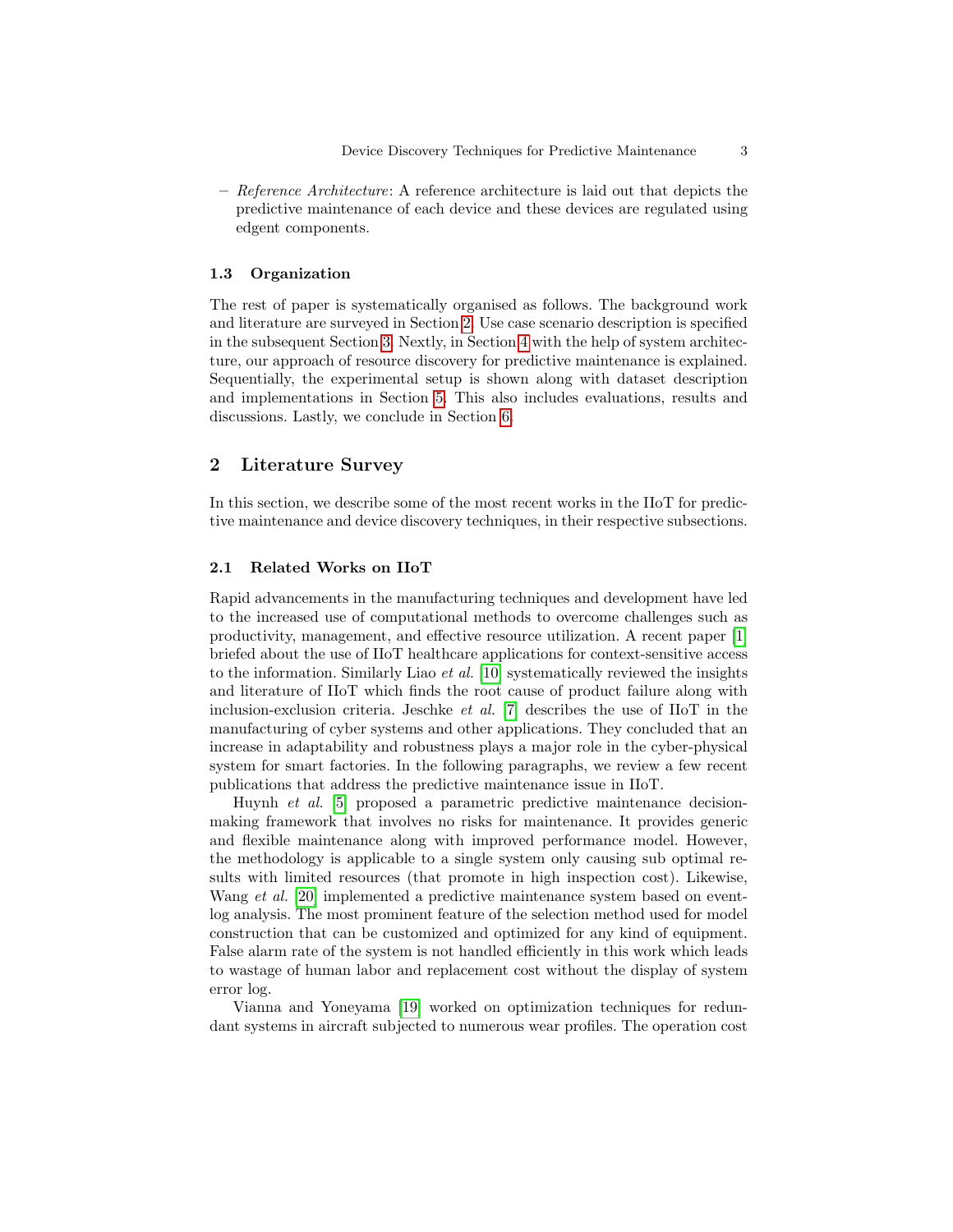estimates and identification of future degradation (is the most favourable gain whereas the unfavourable opinion is that) the technique does not incorporate troubleshooting tasks while planning.

#### 2.2 Device Discovery Techniques

A device discovery technique aims to locate an appropriate device matching the requirements based on various properties of the devices, relationship with other devices, etc [\[15,](#page-13-5) [16\]](#page-13-6). In the following paragraphs, we present a survey on such recent techniques for device discovery in IoT.

Suntholap et al. [\[18\]](#page-13-7) demonstrated the intelligent device discovery in IoT for the domain of robot society. The system is fast, scalable and makes use of a set of criteria for device ranking such that, it measures the device's degree of social relationship, clustering coefficient and betweenness among them. However, concerns like how to standardize the expression of computing requirements are not considered.

Ngu et al. [\[12\]](#page-12-9) surveyed on middle-ware available for the IoT. Their work is broadly focused on enabling technologies using middleware and its related issues. The advantage is that it supports heterogeneity among the IoT devices and is a lightweight platform. But, the system is dependent on the context and forces the users to create their IoT applications according to that context only. Ishino et al. [\[6\]](#page-12-10) discovered relay mobile device with proximity services for user-provided IoT networks. These services are feasible with reduced traffic and improve the existing crowdsourcing based application which can be reused. However, these services are more than the number of user equipment along with their deployment environment and thus the system is not scalable.

Device discovery system proposed by Epstein et al. [\[4\]](#page-12-11) includes a data storage medium that is used for storing clustering data structure. But, the security of this data is not addressed by the proposed work. Although the system includes a processor for device identification helps with decision making, there is an issue of complexity over-heading in hardware system architecture.

Lakshmanan *et al.* [\[9\]](#page-12-12) worked on the concept of methods and systems for device detection and authorization in IoT framework. The proposed methodology builds a time schedule of proximity events and ranks them according to the assigned weighting factor of every device. However, interrelated proximity events do not consider the dynamic factors where a device's attributes can change abruptly for several devices.

The concept of energy efficient device discovery was proposed by Sharma et al. [\[17\]](#page-13-8) for reliable communication in IoT which is based on 5G. The system provides energy, offloading and fault tolerance models. Due to the extra amount of energy that is spent to evaluate percentage packet loss energy expenses increase. Device-to-Device (D2D) communication technologies is explained by Bello et al. [\[3\]](#page-12-13) with a major focus on network layer interoperation in the IoT. Scalable integration and interoperability in D2D technology is an added advanced feature but the TCP/IP protocol stack is limited for future implementations of D2D communication.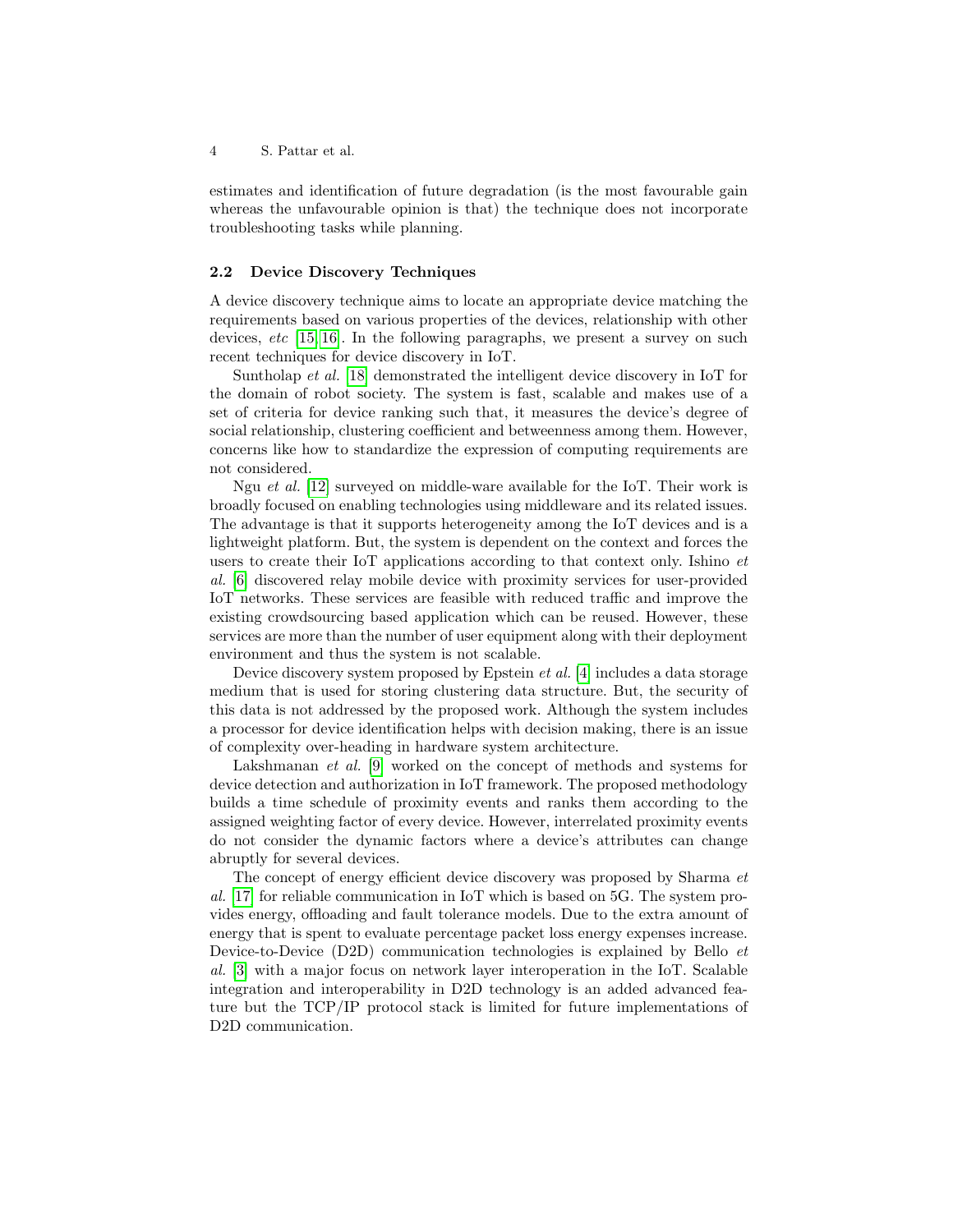# <span id="page-4-0"></span>3 Use-case Scenario and Predictive Maintenance Ontology

In this section, we outline the research challenges in predictive maintenance of devices in IIoT in detail with the help of relevant use cases and examples. These expected results benefit the stakeholders by improvising the life expectancy of the equipment. For each such failure, we construct a rule and design a Predictive failure Detection Engine (PDE) to analyze the present condition of the machine and thus, aid in its predictive maintenance. The data obtained from the sensors is fed to a processing unit PDE, that identifies the failure condition based on a certain set of rules. The output of the same is further processed by the Predictive maintenance Detection Engine(PmDE) to decide on the failure of the machine.

# 3.1 Boiler

A boiler is a most commonly used machine to generate steam in industries that manufacture automobiles, locomotives etc. These boiler machines play a crucial role in the functioning of the industries and their sudden unexpected failure may lead to heavy financial loss and also pose a threat to the safety of the workers. Figure [1](#page-4-1) depicts the boiler's PmDE.

Some of the root causes for failure of a boiler tank are high-temperature creeps, substantial tube well thinning or graphitization of matrix probe. There can be one or more than one such conditions that cause failure. Every condition is sensed and detected by using and processing data gathered from various sensors that are connected to the boiler tank.

We have designed rules for boiler tank failure based on these conditions as follows. We formulate two rules for temperature creep and wall-thinning of the boiler to detect an early failure. Firstly, the boiler failure Rule  $1(R_1)$  says,



<span id="page-4-1"></span>Fig. 1. Boiler Predictive Maintenance Engine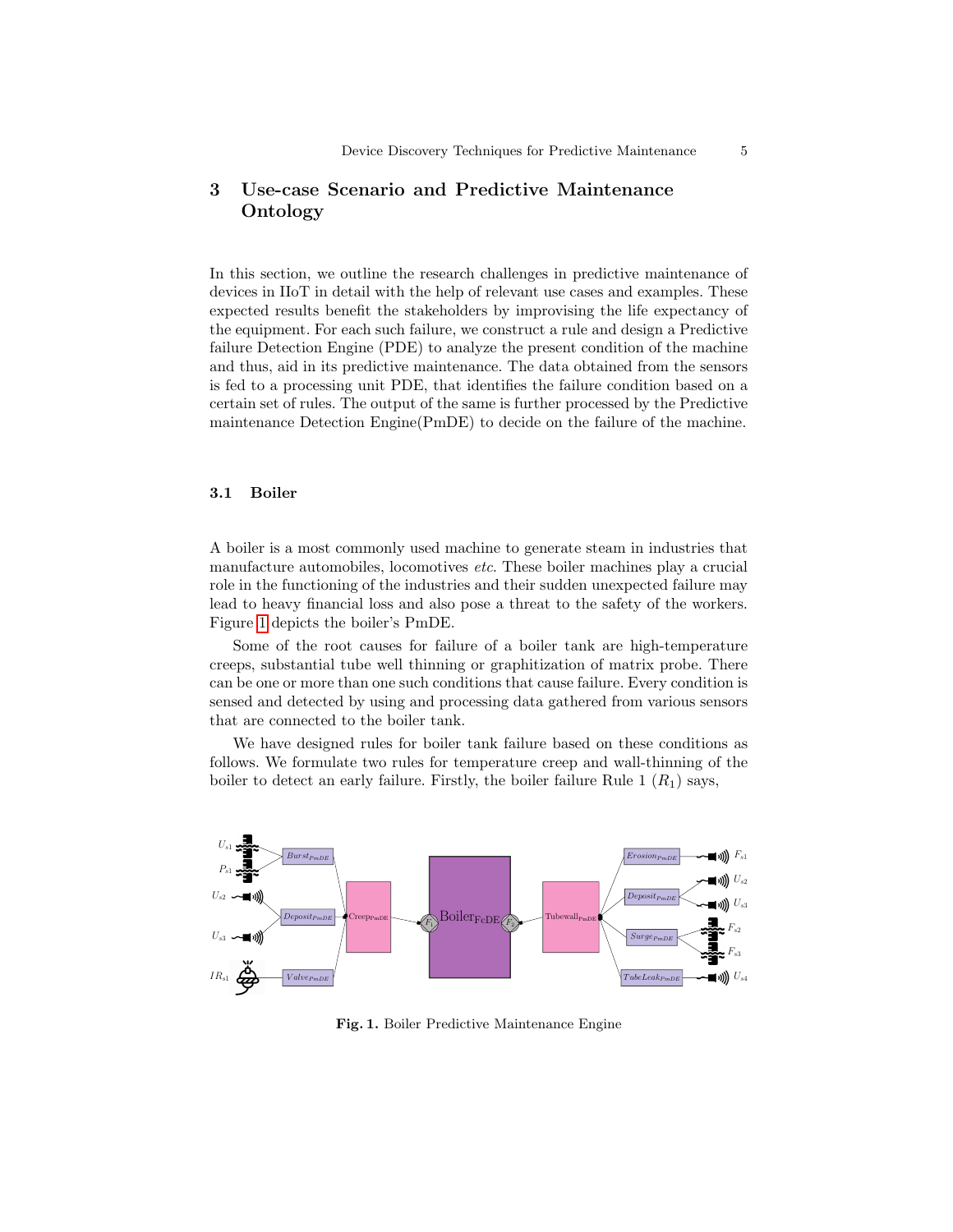```
IF ((waterLevel > maxWaterLevel) AND (waterPressure < minPressureLevel))
   OR ((sediment > maxSedimentLevel) AND (limescale > maxLimescaleLevel))
   OR (fillValve == broken)
THEN
  tempretureCreep == true
```
When the water level and the water pressure inside the boiler tank exceeds a given threshold value then a boiler can burst. Similarly, another condition like sediment/limescale deposit can be monitored with the help of deposit-sensors. Also if the boiler tank has a broken fill-valve, the possibility of temperature creep is also present. Secondly, the boiler failure Rule  $2(R_2)$  is expressed as:

```
IF (waterVelocity > maxWaterVelocity)
  OR ((sediment > maxSedimentLevel) AND (limescale > maxLimescaleLevel))
  OR ((steamFlow <= minRate) AND (firingRate >= max ))
  OR (tubeLeak == true)
THEN
 substantialTubeWallThininng == true
```
Here, the conditions are erosion, deposit, surge and tube leak that detect the substantial tube wall thinning and boiler tube blocking state. If the water velocity is exceeding the maximum velocity inside the tank, then erosion of the tank occurs. The condition for failure due to deposit is similar to that of previous rule condition i.e., limescale/sediment deposit. Surge refers to the water flow rate inside the boiler tank. When a boiler is started and water begins to rush inside the tank, that flow rate of water is referred to as firing rate. Whereas the tube leak condition can alone determine the wall thinning of a boiler tank. Hence, we can derive to the conclusion that these conditions lead to the boiler tank failure scenario. To detect the malfunctioning or failure of the boiler, we construct a PmDE to process the data obtained from various sensors that are installed at/on the boiler machine.

```
IF (tempCreep == true)
   OR (tubewallThinning == true)
THEN
  boilerFailure == true
```
#### 3.2 Predictive Maintenance Ontology

Predictive Maintenance Ontology (PMO) gives a backbone architecture for the entire model by defining structures. These defined structures assist the PMO to detect machine failures. The conditions that cause a machine to fail are predefined and protocols are set such that the failure can be predicted. PMO ontology is extremely necessary because it builds the system model by taking semantic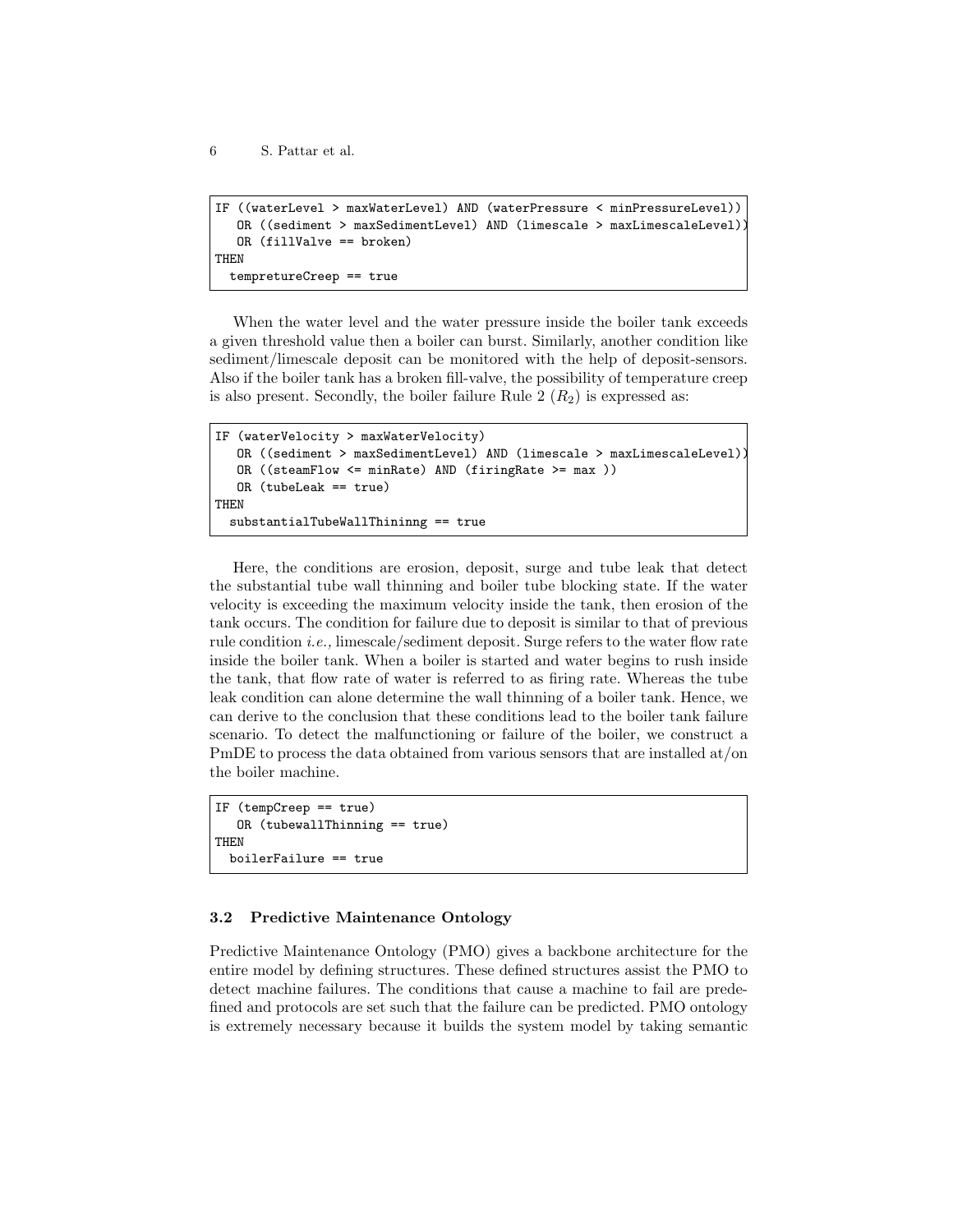knowledge as its basic foundation. Semantic knowledge is a domain-oriented language which takes the conceptual ideas and frames a semantic model upon which an ontology can be constructed. PMO not only defines the failure conditions of a machine but also predicts the failure and instructs how to avoid such conditions.

The components of PMO includes machines, failures, failureConditions, predictive Maintenance Detection Engine (PmDE) and Failure Condition Detection Engine (FcDE), as shown in Figure [2.](#page-6-0) PMO is constructed with respect to Industrial domain, specifically considering the use cases of elevators, turbines, and boilers. The detection engines (DE) utilize the knowledge from other components to derive to a conclusion and thereby deciding the machine failure. For example, the boiler machine FcDE detects the conditions where there are possibilities for a boiler to fail. To detect these failure conditions, the FcDE uses data from failureConditions which is another component of PMO.



<span id="page-6-0"></span>Fig. 2. PMO Architecture

Multiple classes, sub-classes, properties etc are defined in the PMO. Classes are related to one another by defining relationship properties between them. Machine class defines the three use cases considered, failure class includes the types of failure for every instance of machine class. Nextly, the failureCondition class holds the scenarios which can cause a breakdown. A sensor class is implemented which has several subclasses. These comprise all the sensors required in PMO to monitor the current condition of a machine. There are two DEs enforced as classes and they're FcDE and PmDE. FcDE detects the failure of a machine due to some context or component failure whereas PmDE predicts the maintenance required by a machine through FcDE. Machine measurements are characterized in another class and their bounds specify the range of machine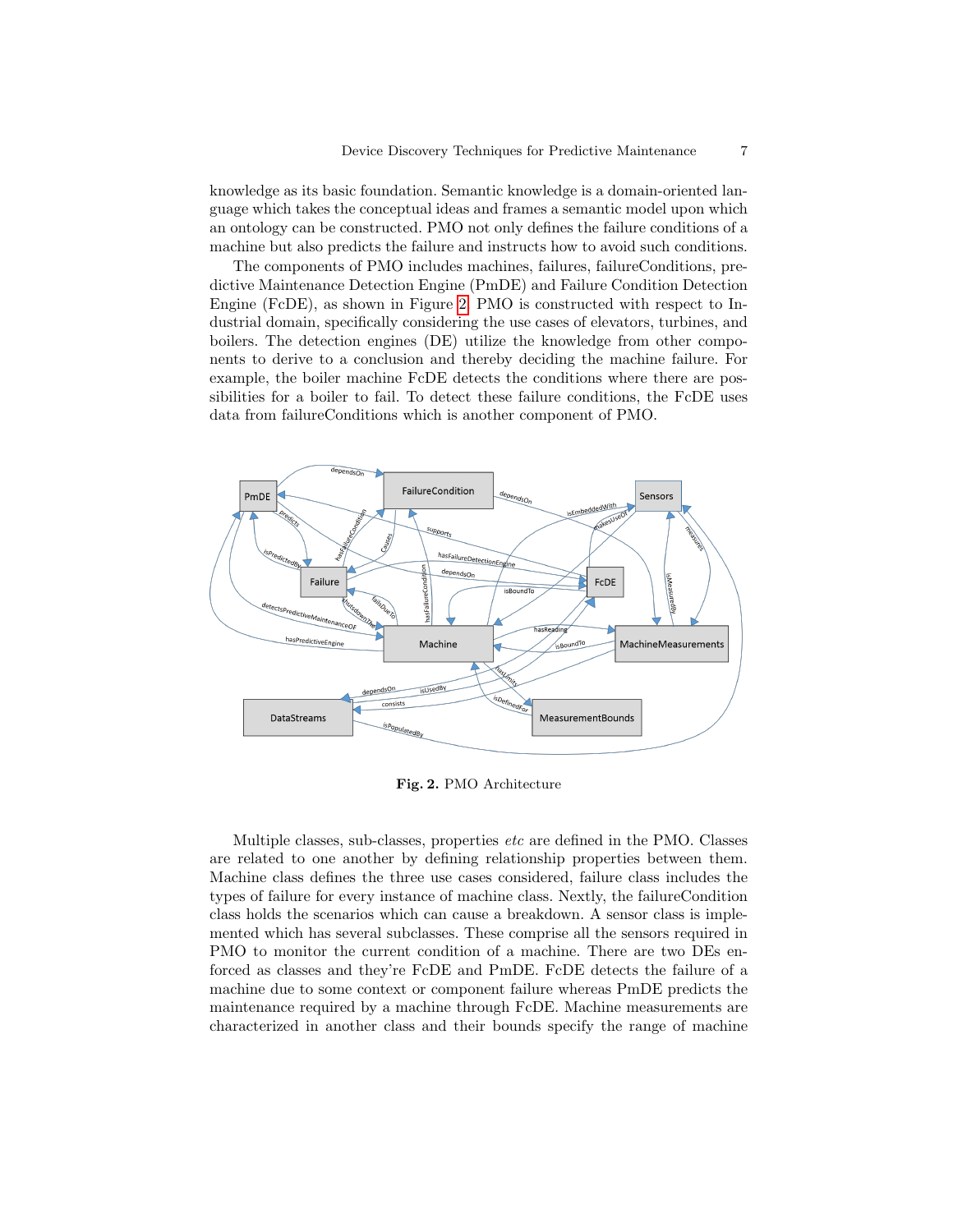attribute measurements. Set of data items are captured and are transferred to the users sequentially and continuously at certain intervals of time. These set of data items are illustrated in the data stream class.

Object property characteristics show the attributes of a particular object. There are several functions available that give a better framework for the defined object properties like functional, transitive, reflexive, etc. The object properties denote a connotation between two classes. For example, failure conditions cause failure. Here, failure conditions and Failure are two different classes and causes is the object property defined with failure condition as domain and failure as a range. There can be one/more object properties between any two classes, hence to distinguish uniquely, the functional characteristics are provided. Every object property in the PMO is defined with a specific domain and range (which happens to be class again).

Data properties are the attributes that define a class. For example, sensor attributes in a data property that defines the sensor class and the information like sensitivity, linearity, accuracy, range etc can be derived for a particular sensor instance. These are listed in Table [1.](#page-7-0)

| Domain                       | Object<br>Property | Range                                      | Description                                                                   |
|------------------------------|--------------------|--------------------------------------------|-------------------------------------------------------------------------------|
| $-$ PmDE<br>$-$ FcDE         | dependsOn          | $-$ FcDE<br>- Failure<br>Condition         | Failure depends on failure condi-<br>tion.                                    |
| Machine<br>Failure           | has FC             | Failure<br>Condition                       | Machine fails on meeting one of its<br>failure condition.                     |
| Failure                      | has FDE            | - Failure<br>Condition<br>$-$ FcDE         | Failures are detected using detect-<br>ing engines.                           |
| Measurement<br><b>Bounds</b> | isDefinedFor       | $-$ Machine<br>Measurements<br>$-$ Machine | Limiting bounds are defined for<br>measuring every parameter of ma-<br>chine. |
| Machine<br>Measure-<br>ments | isUsedBy           | FcDE                                       | Failure condition detection engine<br>uses machine measurements.              |

<span id="page-7-0"></span>Table 1. PMO Ontology Details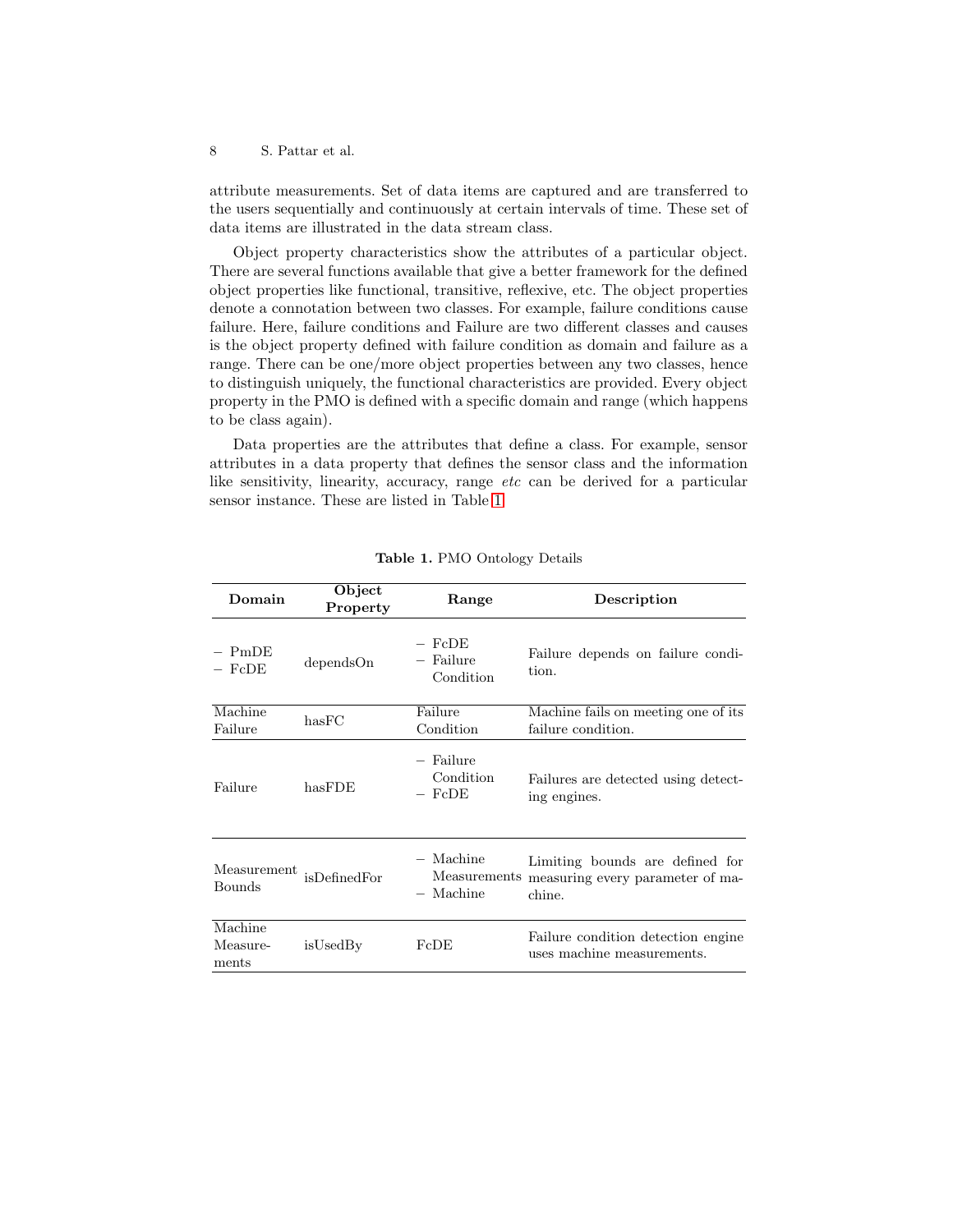# <span id="page-8-0"></span>4 PdM Architecture

In this section, we discuss the architecture designed for the discovery techniques of devices for industrial internet using predictive analytic mechanism.

# 4.1 Overview of Architecture

The PM architecture can be explicitly explained based on a layered architecture as shown in Figure [3.](#page-8-1) This architecture comprises four layers, each with specific functionality. Here, the layered architecture focuses on the processing of edgent components. The PM architecture includes four layers: Sensor Layer (SL), Topology Layer (TL), Provider Layer (PL), Application Layer (AL). The sensor layer lies at the bottom part of the architecture. It holds the collection of sensors that are embedded on the machine to monitor its working condition. These sensors collect the information about its surrounding environment and a set of data is taken for consideration. These data collected from the sensor layer is given to the second layer in architecture *i.e.*, topology layer that creates a specific data stream out of the data collected from the sensor layer based on the failure conditions that are to be monitored by the experts. These data streams are fed above by the provider layer which is responsible for handling the execution of failure prediction and failure detection of the machine.



<span id="page-8-1"></span>Fig. 3. PdM Component Architecture

Firstly, the physical layer consists of a hub, a machine and a group of edge devices. These three components are embedded and interconnected to one another in the physical layer itself. The machine components are further embedded with respective sensors to read the machine environment conditions. Secondly, the topology layer includes a set of databases that stores the data stream values and a PMO database that backlogs the populated datastreams. Thirdly, the provider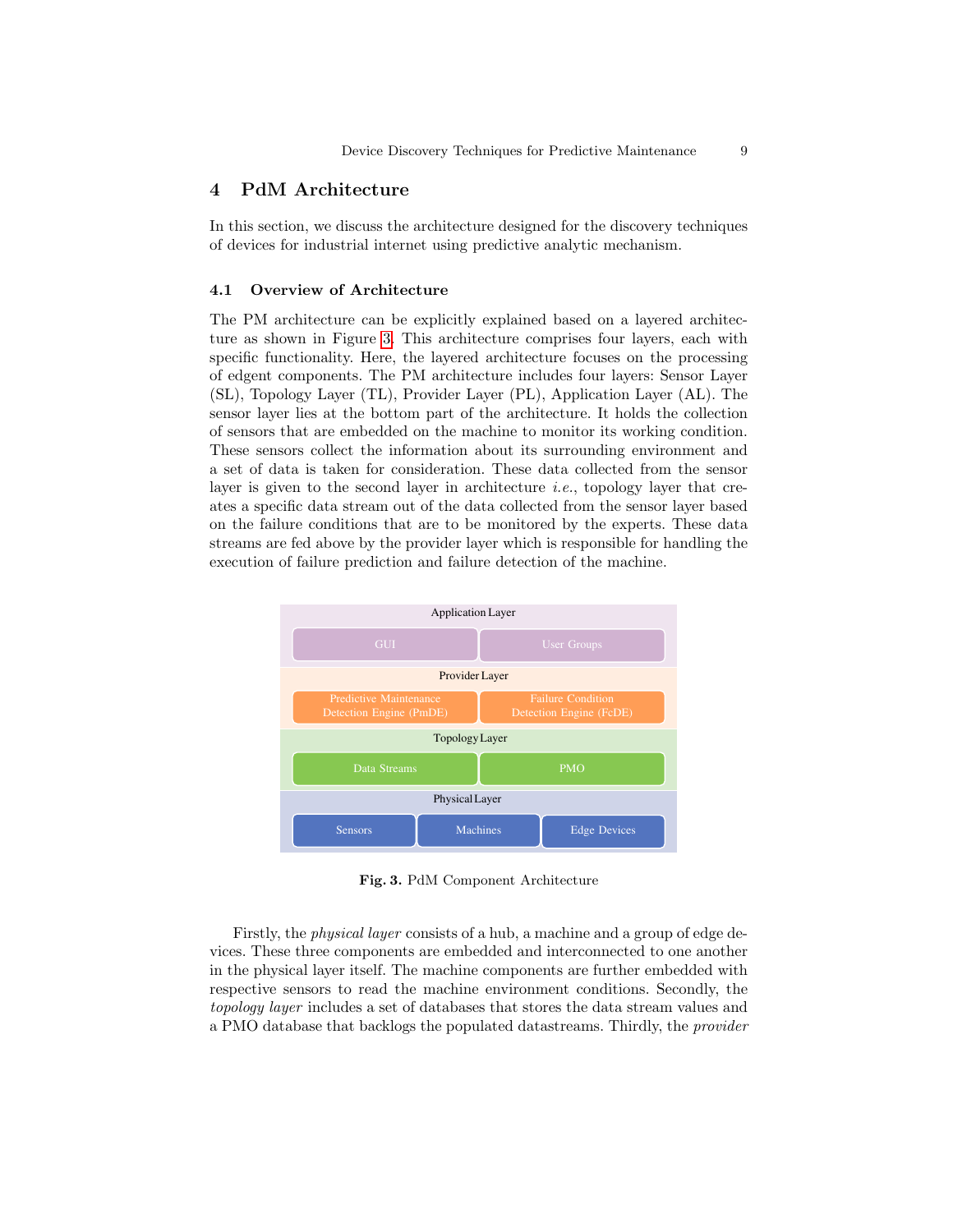layer frames four different data containers namely FcDE database (FcDE-DB), PmDE database (PmDE-DB), Rule-Set database (RS-DB) and Processed Data Stream (PDS-DB) database. The FcDE-DB holds the prediction results, RS-DB comprises of well-defined rules that determine machine failure, the PDS-DB incorporates the processed data stream from the previous layer. Finally, the components of application layer are the more relevant real world. The three main components of the application layer are users group, enterprises that use our application and lastly the repair consultant/handyman.

#### 4.2 Workflow

The real-time sensors planted within the machine environment, reads the values to fetch its surrounding area conditions. Every stream is stored, pre-processed and populated into the PMO-DB. It encompasses all of the processed data stream values and sends the same to the provider layer. The FcDE-DB excavates the failure condition of a machine and compares the data with the input data streams whereas the PmDE-DB detects a fault in a machine by correlating the processed input data stream with pre-defined set of rules from RS-DB. The result of PmDE is given to the enterprise via the user interface in the application layer.

#### 4.3 Example

Fault Detection in Boiler Machine is describes as example. There are two main conditions for a boiler machine to fail. It can fail either if there is creep in temperature of boiler machine or due to the substantial wall thinning. The circumstances that lead to temperature creep of a boiler machine are tank-burst, tank-deposit or broken-fill-valve. On the other hand, we have the boiler machine failure due to substantial wall thinning condition. There are four cases that margin the wall thinning conditions *i.e.*, tank-erosion, tank-deposit, tank-surge, and tank-tube-leak. Correspondingly, the erosion-FcDE, deposit-FcDE, surge-FcDE and leak-FcDE are devoted failure condition detection engines.

As mentioned earlier the sensors nested within a boiler machine are ultrasonic sensors, pressure sensors, infra-red sensors, and flow sensors. These dedicated FcDEs are fed with the corresponding data streams like the tempCreepDS (temperature creep data stream) and thinWallDS( wall thinning data stream). The tempCreepDS is further populated with burstDS, depositDS, and valveDS. Likewise, the thinWallDS is colonized with erosionDS, depositDS, surgeDS, and leakDS. The respective sensors for these, collect the datasets and send the data to PMO-DB. In turn, the PMO-DB compiles the rules set and analyzes the machine condition measurements, measurement bounds and hence PmDE gives the output in terms of fault detection.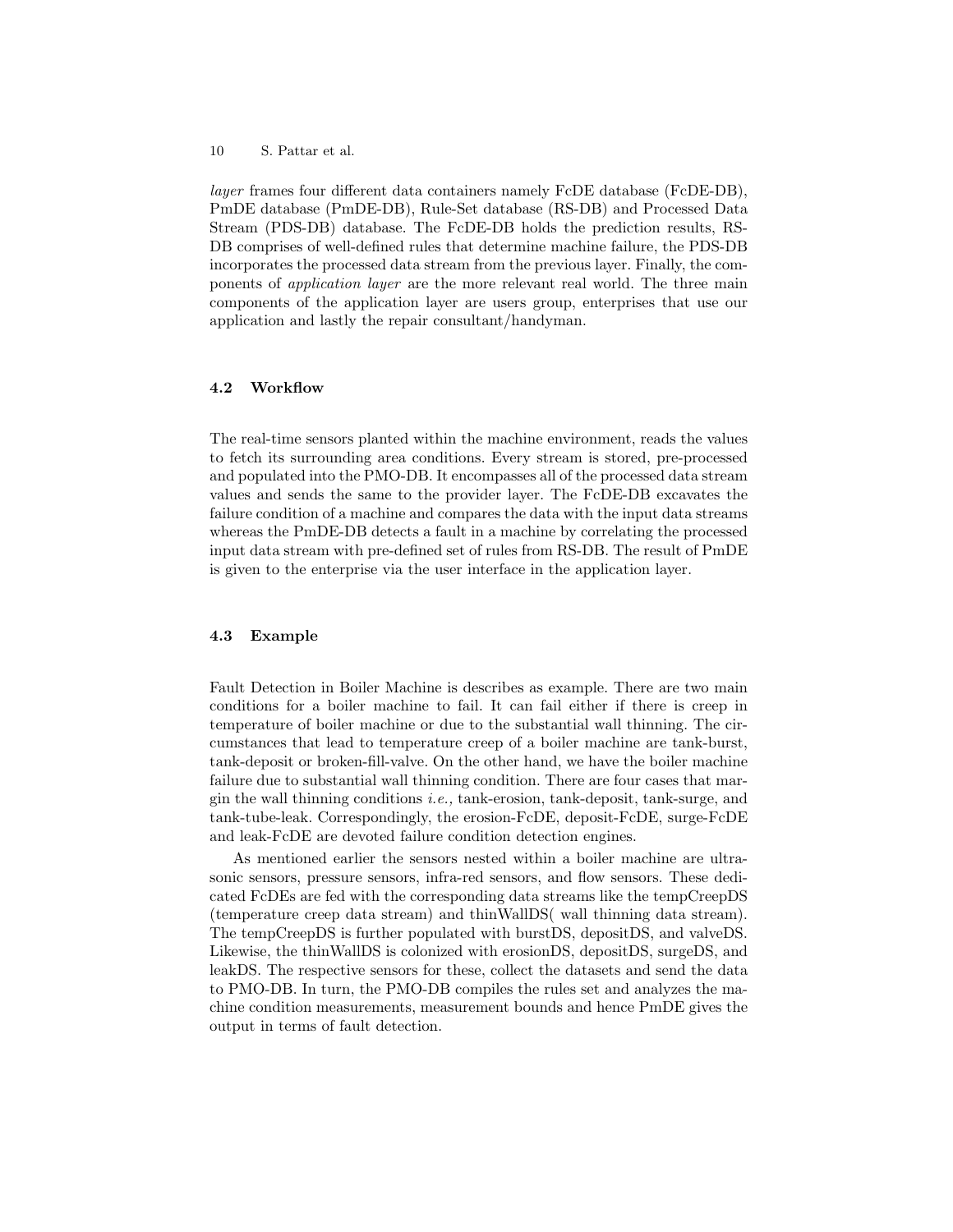# <span id="page-10-0"></span>5 Experiments and Results

#### 5.1 Dataset Description

For the use-case boiler machine, we have taken nine sensors into consideration which measures required environmental parameters. We collected the sensor data from internet. These data sets are fed into the PdM machines in the form of input data.

#### 5.2 Implementation and Experimental Setup



<span id="page-10-1"></span>Fig. 4. Result Evaluations

we analyzed the proposed failure detection engines and compared the observations with old result statistics. Firstly, we created detection engines for every use case as shown in Figure [4](#page-10-1) and made use of reference PMO architecture . In order to detect the failure we require the sensor readings that are fit into the use case machines. Using edgent technology we get specific data streams from every sensor for e.g., Temperature sensor gives temperature reading of boiler every 1 to 2 ms in the form of data streams. Similarly all the sensors that are involved in the process of failure detection of boiler, are activated and data streams are collected and then fed into detection engines.

As shown in Figure [5](#page-11-0) the number of failures grows when the machine is used for a longer period of time. Here, the proposed model of predictive maintenance is not being implemented. Therefore, the boiler machine failures are increasing linearly. In similar conditions when the proposed model of PdM is implemented, the results are shown in Figure [6.](#page-11-1) Here, the number of failures are relatively less when compared.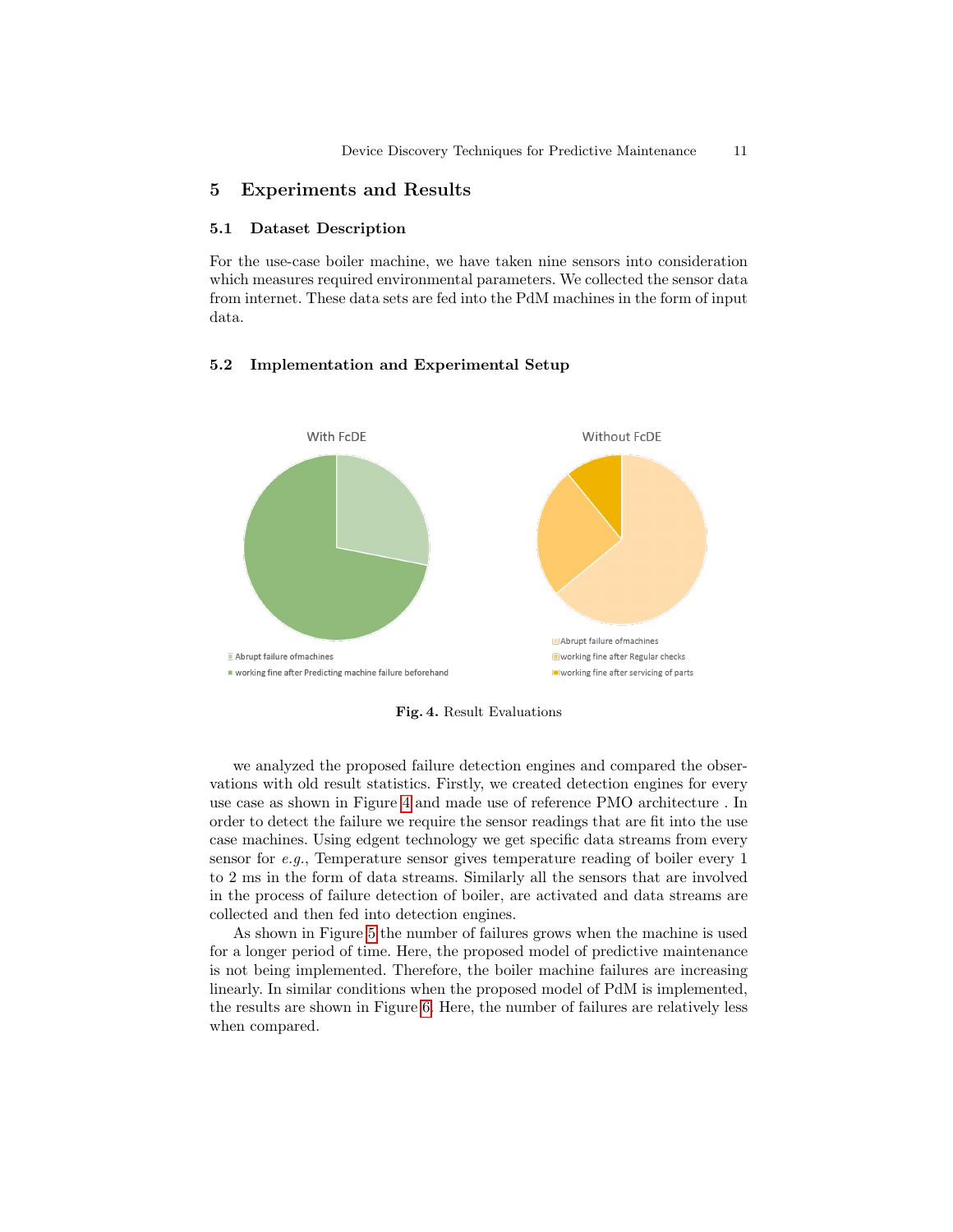![](_page_11_Figure_1.jpeg)

<span id="page-11-0"></span>Fig. 5. Without FcDE

![](_page_11_Figure_3.jpeg)

<span id="page-11-1"></span>Fig. 6. With FcDE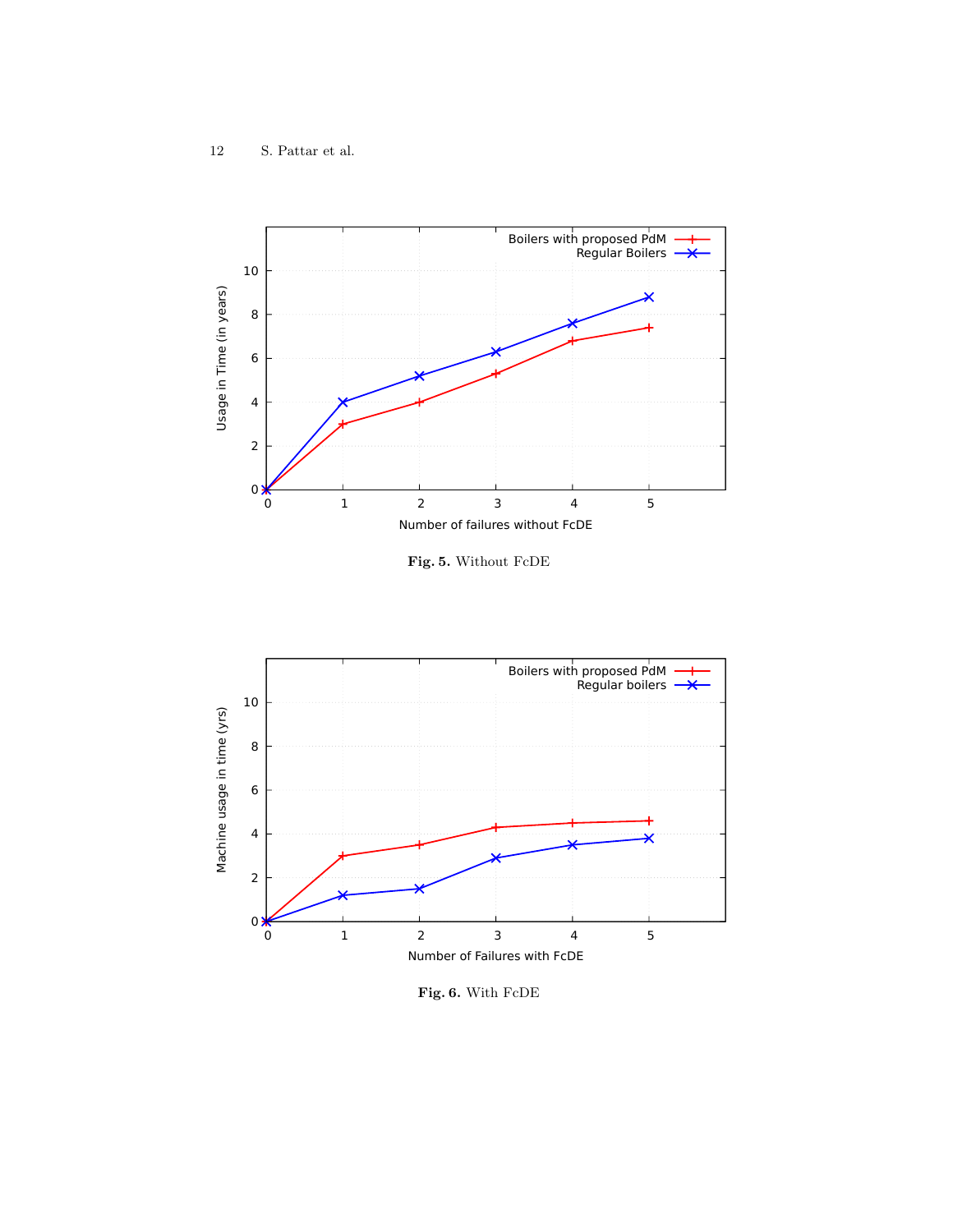# <span id="page-12-4"></span>6 Conclusions

This paper proposes a novel and efficient yet simple way of predicting a machine's failure beforehand. The set of rules are to standardize the conditions of machine parts. If the machine parts performance does not match the rule standards, the probability of machine failing is discovered. Apparently, these predictive maintenance engines are set up exclusive to a machine and hence is effective as there's no redundancy of data.

# References

- <span id="page-12-5"></span>1. Al-Turjman, F., Alturjman, S.: Context-Sensitive Access in Industrial Internet of Things (IIoT) Healthcare Applications. IEEE Transactions on Industrial Informatics 14(6), 2736–2744 (2018)
- <span id="page-12-1"></span>2. Anjum, N., Yang, Z., Saki, H., Kiran, M., Shikh-Bahaei, M.: Device-to-Device (D2D) Communication as a Bootstrapping System in a Wireless Cellular Network. IEEE Access 7, 6661–6678 (2019)
- <span id="page-12-13"></span>3. Bello, O., Zeadally, S., Badra, M.: Network Layer Inter-Operation of Device-to-Device Communication Technologies in Internet of Things (IoT). Ad Hoc Networks 57, 52–62 (2017)
- <span id="page-12-11"></span>4. Epstein, S., Darshan, E., Cain, H., Shali, M.: Device Discovery System. US Patent App. 15/068,754 (Sep 14 2017)
- <span id="page-12-8"></span>5. Huynh, K.T., Grall, A., Bérenguer, C.: A Parametric Predictive Maintenance Decision-Making Framework Considering Improved System Health Prognosis Precision. IEEE Transactions on Reliability 22(99), 1–22 (2018)
- <span id="page-12-10"></span>6. Ishino, M., Koizumi, Y., Hasegawa, T.: Relay Mobile Device Discovery with Proximity Services for User-Provided IoT Networks. IEICE Transactions on Communications 100(11), 2038–2048 (2017)
- <span id="page-12-7"></span>7. Jeschke, S., Brecher, C., Meisen, T., Ozdemir, D., Eschert, T.: Industrial Internet ¨ of Things and Cyber Manufacturing Systems. In: Proceedings of the Industrial Internet of Things, pp. 3–19. Springer (2017)
- <span id="page-12-3"></span>8. Kadechkar, A., Moreno-Eguilaz, M., Riba, J.R., Capelli, F.: Low-Cost Online Contact Resistance Measurement of Power Connectors to Ease Predictive Maintenance. IEEE Transactions on Instrumentation and Measurement pp. 1–9 (2019)
- <span id="page-12-12"></span>9. Lakshmanan, A., Osterweil, E., Fregly, A.: Systems and Methods for Device Detection and Authorization in a IoT Framework. US Patent 9,633,197 (Apr 25 2017)
- <span id="page-12-6"></span>10. Liao, Y., Loures, E.d.F.R., Deschamps, F.: Industrial Internet of Things: A Systematic Literature Review and Insights. IEEE Internet of Things Journal 5(6), 4515–4525 (2018)
- <span id="page-12-0"></span>11. Liu, M., Yu, R., Teng, Y., Leung, V., Song, M.: Performance Optimization for Blockchain-Enabled Industrial Internet of Things (IIoT) Systems: A Deep Reinforcement Learning Approach. IEEE Transactions on Industrial Informatics 15(6), 3559–3570 (2019)
- <span id="page-12-9"></span>12. Ngu, A.H., Gutierrez, M., Metsis, V., Nepal, S., Sheng, Q.Z.: IoT middleware: A Survey on Issues and Enabling Technologies. IEEE Internet of Things Journal 4(1), 1–20 (2017)
- <span id="page-12-2"></span>13. Pattar, S., Buyya, R., Venugopal, K.R., Iyengar, S.S., Patnaik, L.M.: Searching for the IoT Resources: Fundamentals, Requirements, Comprehensive Review, and Future Directions. IEEE Communications Surveys & Tutorials 20(3), 2101–2132 (2018)